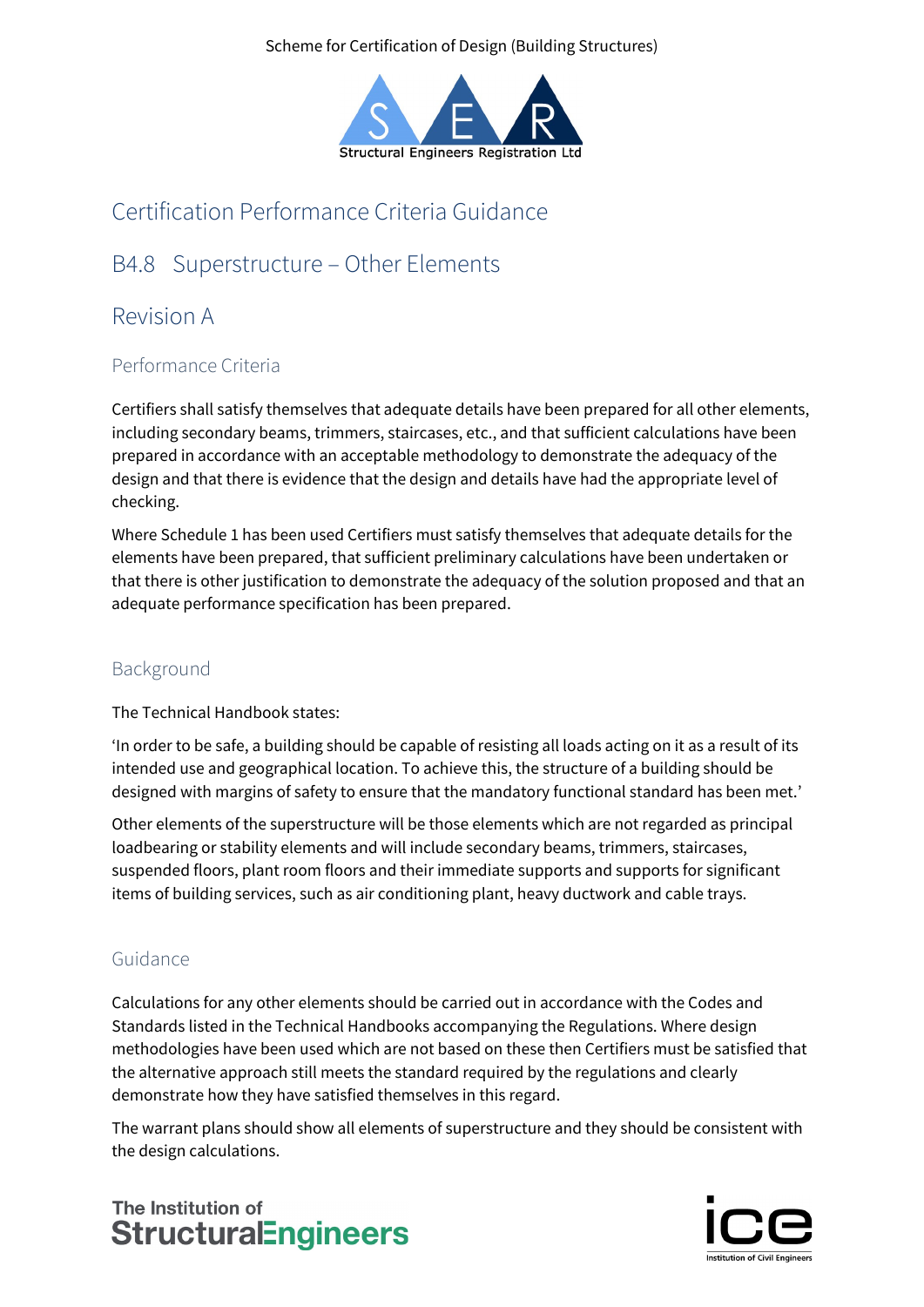The level of checking undertaken will depend on a wide range of factors which include the complexity of the design and the risk associated with structural failure. For more detailed guidance refer to SER Guidance Note 11, 'Guidelines for Checking the Structural Design of Buildings'.

As stated in other guidance structure is not explicitly defined either in the Act or the Regulations and therefore must be inferred from consideration of the requirements of the Regulations. In the context of Standard 1.1 Structure it can be implied to mean any part of a building that is required to sustain and transmit load. It is therefore important that the certifier checks to see that all the loadbearing elements of the building have been designed and detailed appropriately.

#### Examples of Major Non-conformances

Absence of or grossly inadequate evidence of the Certifier's review of the design of the other superstructure elements.

The design of any of the other superstructure elements clearly does not meet the requirements of Standards 1.1 and 1.2.

Absence of or grossly inadequate suitably checked structural calculations, load/span tables, test certification or other justification for the design of any other important elements of structure.

Absence of or grossly inadequate suitably checked drawings/details.

Absence of or grossly inadequate performance specification and details on the warrant plans, where precast concrete staircases were included on Schedule 1.

Absence of or grossly inadequate calculations, etc. to justify the preliminary design shown on the warrant plans where precast concrete staircases were included on Schedule 1.

Absence of or grossly inadequate evidence to demonstrate that a review of a third party's finalised design for any precast concrete staircases had been carried out by the Certifier before an interim or final Form Q was signed.

#### Examples of Improvement Issues

Insufficient evidence of the Certifier's review of the design of the other superstructure elements.

Inadequate or insufficient details on the building warrant plans.

Inadequate or insufficient structural calculations, load/span tables, test certification or other justification for the design of any other element of structure.

Inadequate performance specification and details on the warrant plans, where precast concrete staircases were included on Schedule 1.

Inadequate calculations, etc. to justify the preliminary design shown on the warrant plans where precast concrete staircases were included on Schedule 1.